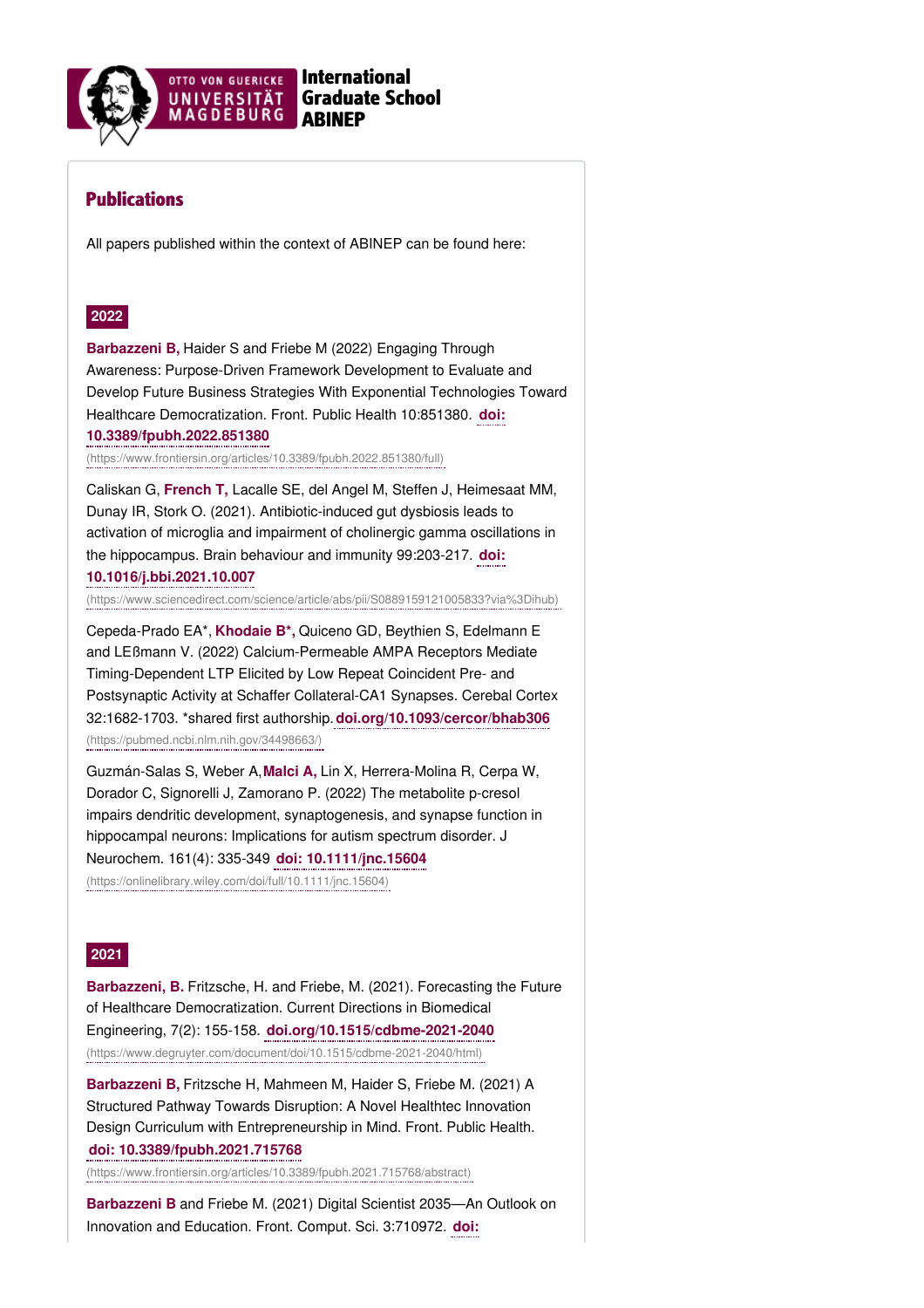#### **10.3389/fcomp.2021.710972**

[\(https://www.frontiersin.org/articles/10.3389/fcomp.2021.710972/full\)](https://www.frontiersin.org/articles/10.3389/fcomp.2021.710972/full)

**French T,** Israel N, Dusedau HP, Tersteegen A, Steffen J, Cammann C, Topfstedt E, Dieterich D, Schuler T, Seifert U, Dunay IR. (2021). The Immunoproteasome Subunits LMP2, LMP7 and MECL-1 Are Crucial Along the Induction of Cerebral Toxoplasmosis. Frontiers in immunology 12: 619465 **doi: 10.3389/fimmu.2021.619465**

[\(https://www.frontiersin.org/articles/10.3389/fimmu.2021.619465/full\)](https://www.frontiersin.org/articles/10.3389/fimmu.2021.619465/full)

Ilic K, Lin X, **Malci A**, Stojanović M, Puljko B, Rožman M, Vukelić Ž, Heffer M, Montag D, Schnaar RL, Kalanj-Bognar S, Herrera-Molina R, Mlinac-Jerkovic K. (2021) Plasma Membrane Calcium ATPase-Neuroplastin Complexes Are Selectively Stabilized in GM1-Containing Lipid Rafts. Int J Mol Sci. 22 (24) 13590. **doi: 10.3390/ijms222413590 [\(https://www.mdpi.com/1422-0067/22/24/13590\)](https://www.mdpi.com/1422-0067/22/24/13590)**

**Kakaei, E,** Stepan A, Braun J. (2021) Visual object recognition is facilitated by temporal community structure. Learning & Memory 28 (5) 148-152. **DOI:10.1101/lm.053306.120** [\(http://learnmem.cshlp.org/content/28/5/148.short\)](http://learnmem.cshlp.org/content/28/5/148.short)

**Meinshausen, A-K**; Herbster, M; Zwahr, C; Soldera, M; Müller, A; Halle, T; Lasagni, A; Bertrand, J. (2021) Aspect ratio of nano/microstructures determines Staphylococcus aureus adhesion on PET and titanium surfaces. J Appl Microbiol.131:1498-1514 **doi.org/10.1111/jam.15033** [\(https://sfamjournals.onlinelibrary.wiley.com/doi/full/10.1111/jam.15033\)](https://sfamjournals.onlinelibrary.wiley.com/doi/full/10.1111/jam.15033)

**Pausder A,** Fricke J, Schughart K, Schreiber J, Strowig T, Bruder D, Boehme JD. (2021) Exogenous and Endogenous Triggers Differentially Stimulate Pigr Expression and Antibacterial Secretory Immunity in the Murine Respiratory Tract. Lung. 200(1):119-128.**doi: 10.1007/s00408-021- 00498-8** [\(https://pubmed.ncbi.nlm.nih.gov/34825965/\)](https://pubmed.ncbi.nlm.nih.gov/34825965/)

**Schreier S,** Cebulski K, Kröger A. (2021). Contact-dependent transmission of Langat and tick-borne encephalitis virus in type I interferon receptor-1 deficient mice. J Virol. 02039-20. **doi: 10.1128/JVI.02039-20** [\(https://pubmed.ncbi.nlm.nih.gov/33504602/\)](https://pubmed.ncbi.nlm.nih.gov/33504602/)

**Shah A**, Lindquist JA, Rosendahl L, Schmitz I, Mertens PR. (2021) Novel Insights into YB-1 Signaling and Cell Death Decisions. Cancers. 13(13):3306. **[doi:10.3390/cancers13133306.](https://www.mdpi.com/2072-6694/13/13/3306) (https://www.mdpi.com/2072- 6694/13/13/3306)**

Stojanovska V, **Shah A,** Woidacki K, Fischer F, Bauer M, Lindquist JA, Mertens PR, Zenclussen AC. (2021) YB-1 Is Altered in Pregnancy-Associated Disorders and Affects Trophoblast in Vitro Properties via Alternation of Multiple Molecular Traits. Int J Mol Sci. 22(13):7226. **doi:10.3390/ijms22137226** [\(https://www.mdpi.com/1422-0067/22/13/7226\)](https://www.mdpi.com/1422-0067/22/13/7226)

Strackeljan L, Baczynska E,**Cangalaya C,** Baidoe-Ansah D, Wlodarczyk J, Kaushik R, Dityatev A. (2021) Microglia Depletion-Induced Remodeling of Extracellular Matrix and Excitatory Synapses in the Hippocampus of Adult Mice. Cells. 10(8):1862. **doi.org/10.3390/cells10081862**

**[\(https://www.mdpi.com/2073-4409/10/8/1862\)](https://www.mdpi.com/2073-4409/10/8/1862)**

**2020**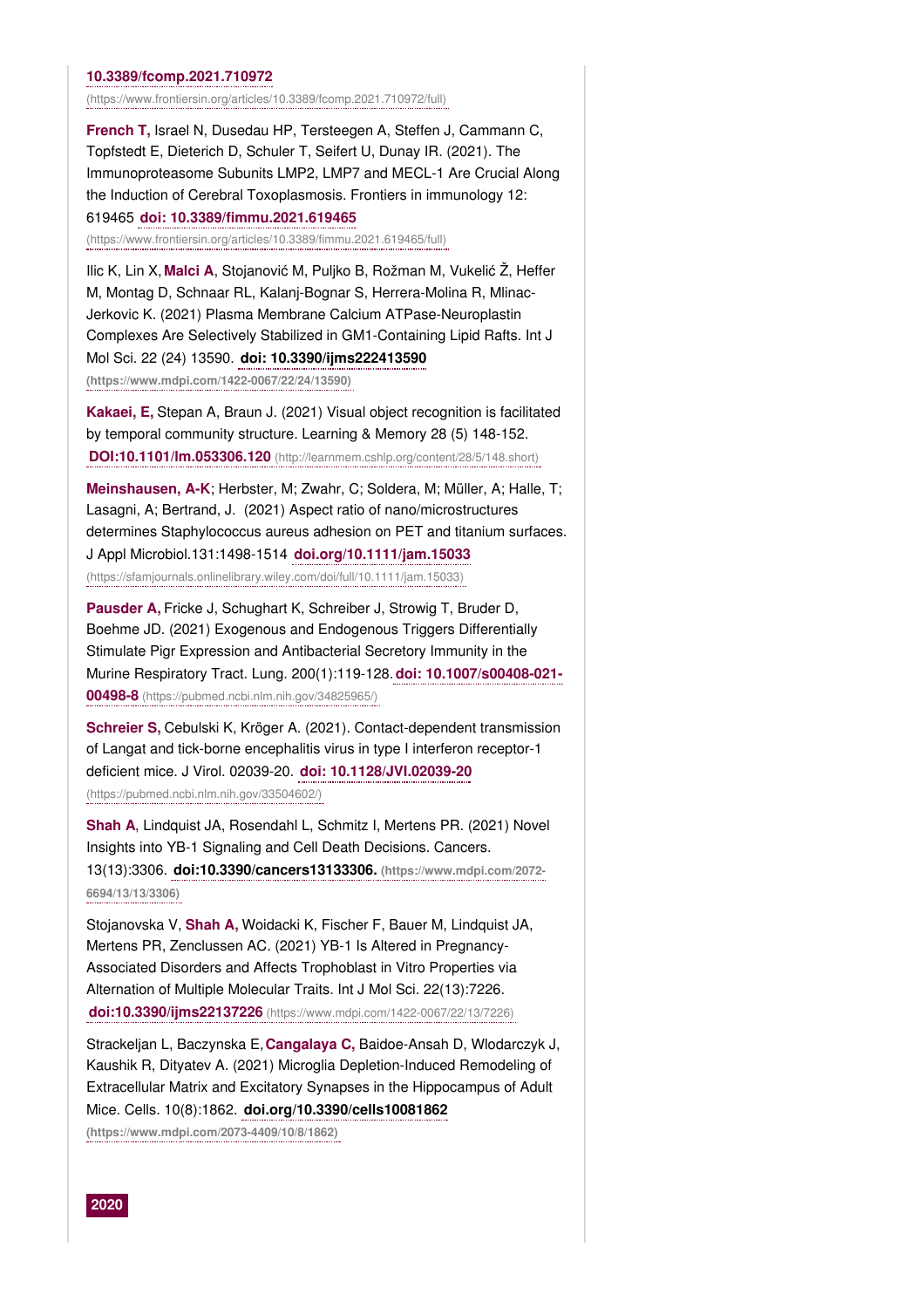Bank U, Deiser K, Plaza-Sirvent C,**Osbelt L**, Witte A, Knop L, Labrenz R, Jänsch R, Richter F, Biswas A, Zenclussen AC, Vivier E, Romagnani C, Kühl AA, Dunay IR, Strowig T, Schmitz I, Schüler T. (2020). c-FLIP is crucial for IL-7/IL-15-dependent NKp46+ ILC development and protection from intestinal inflammation in mice. Nat Commun 11, 1056. **[doi.org/10.1038/s41467-020-14782-3](https://www.nature.com/articles/s41467-020-14782-3) (https://www.nature.com/articles/s41467-**

**020-14782-3)**

**Bernal I.**, van Ham M., Jänsch L. (2020), Immune monitoring of human mucosal-associated invariant T cells by quantitative proteomics. Protocols Methods Mol Biol 2098:209-218. **DOI: 10.1007/978-1-0716-0207-2\_14** [\(https://experiments.springernature.com/articles/10.1007/978-1-0716-0207-2\\_14\)](https://experiments.springernature.com/articles/10.1007/978-1-0716-0207-2_14)

Bui VD, Mwangi JW, **Meinshausen A-K**, Mueller AJ, Bertrand J, Schubert A (2020). Antibacterial coating of Ti-6Al-4V surfaces using silver nanopowder mixed electrical discharge machining. Surface and Coatings Technology. Volume 383. **<https://doi.org/10.1016/j.surfcoat.2019.125254> (https://doi.org/10.1016/j.surfcoat.2019.125254)**

**Cangalaya C,** Stoyanov S, Fischer KD, Dityatev A. (2020) Light-induced engagement of microglia to focally remodel synapses in the adult brain. Elife, 9:e58435. **DOI: 10.7554/eLife.58435**

[\(https://elifesciences.org/articles/58435\)](https://elifesciences.org/articles/58435)

Cornelius ADA, Hosseini S, **Schreier S,** Fritzsch D, Weichert L, Michaelsen-Preusse K, Fendt M, Kröger A. (2020). Langat virus infection affects hippocampal neuron morphology and function in mice without disease signs. J Neuroinflammation. 17(1):278. **doi: 10.1186/s12974-020- 01951-w** [\(https://jneuroinflammation.biomedcentral.com/articles/10.1186/s12974-020-](https://jneuroinflammation.biomedcentral.com/articles/10.1186/s12974-020-01951-w) 01951-w)

Heimrath K, Spröggel A, **Repplinger S**, Heinze HJ, Zaehle T. (2019). Transcranial Static Magnetic Field Stimulation Over the Temporal Cortex Modulating the Right Ear Advantage in Dichotic Listening. Neuromodulation: Technology at the neural Interface 23(3), 335-340. **doi.org/10.1111/ner.13023**

**[\(https://onlinelibrary.wiley.com/doi/10.1111/ner.13023\)](https://onlinelibrary.wiley.com/doi/10.1111/ner.13023)**

Hessman CL, Hildebrandt J, **Shah A**, Brandt S, Bock A, Frye BC, Raffetseder U, Geffers R, Brunner-Weinzierl MC, Isermann B, Mertens PR, Lindquist JA. YB-1 Interferes with TNFα-TNFR Binding and Modulates Progranulin-Mediated Inhibition of TNFα Signaling. Int J Mol Sci. 2020 Sep 25;21(19):7076. **DOI: [10.3390/ijms21197076.](https://www.mdpi.com/1422-0067/21/19/7076)** (https://www.mdpi.com/1422- 0067/21/19/7076)

Koeninger L, **Osbelt L**, Berscheid A, Wendler J, Berger J, Hipp K, Lesker TR, Pils M, Malek N, Jensen B, Brötz-Oesterhelt H, Strowig T, Wehkamp J. (2020) Curbing gastrointestinal infections by defensin fragment modifications without harming commensal microbiota. Comm Biology. 4(47) **Doi: 10.1038/s42003-020-01582-0** [\(https://www.nature.com/articles/s42003-020-](https://www.nature.com/articles/s42003-020-01582-0) 01582-0)

Lindqvist R, Rosendal E, Weber E, Asghar N,**Schreier S,** Lenman A, Johansson M, Dobler G, Bestehorn M, Kröger A, Överby AK. (2020). The envelope protein of tick-borne encephalitis virus influences neuron entry, pathogenicity, and vaccine protection. J Neuroinflammation. 17(1):284.**doi: 10.1186/s12974-020-01943-w.**

[\(https://jneuroinflammation.biomedcentral.com/articles/10.1186/s12974-020-01943-w\)](https://jneuroinflammation.biomedcentral.com/articles/10.1186/s12974-020-01943-w)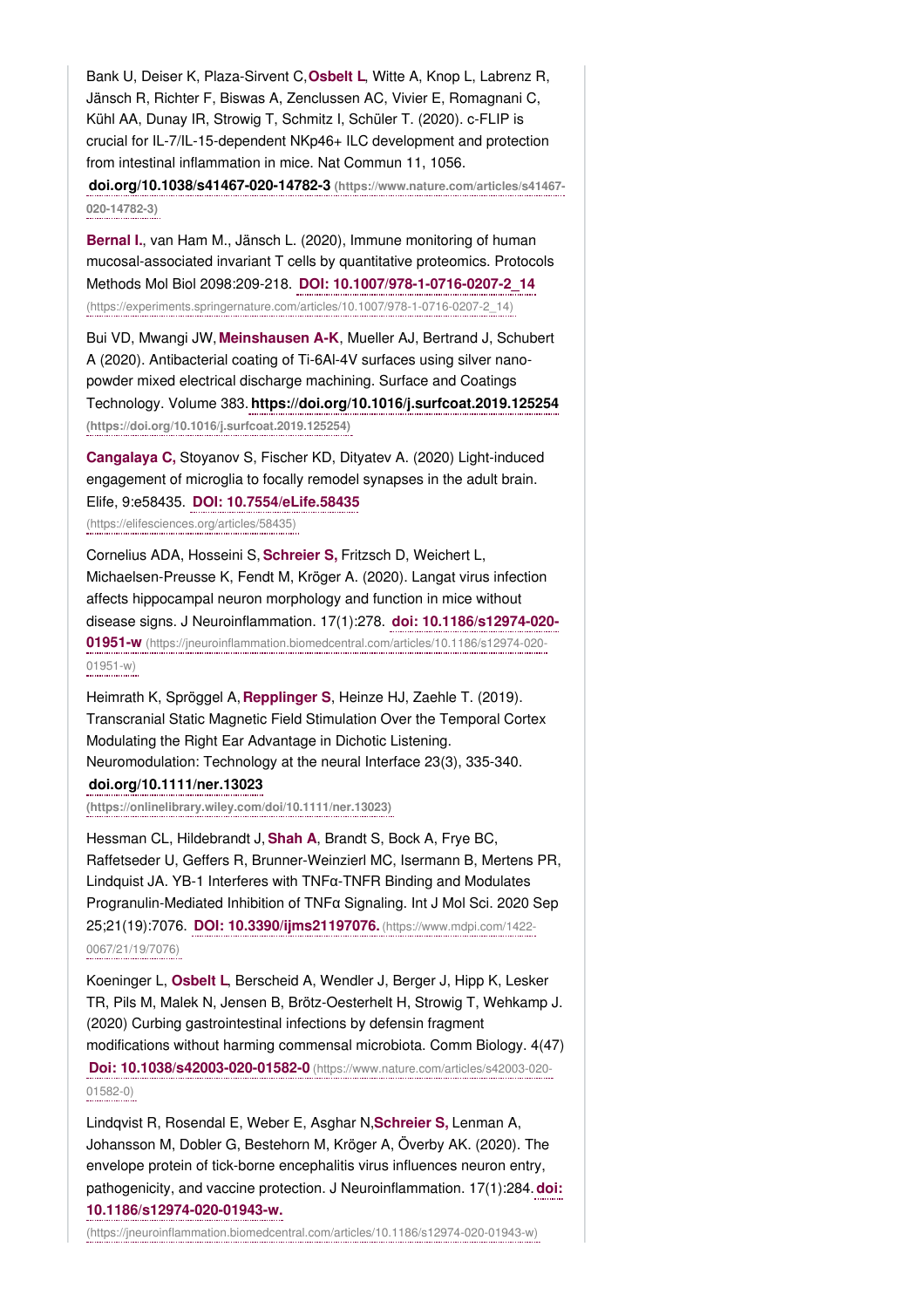**Osbelt L,** Thiemann S, Smit N, Lesker TR, Schröter M, Gálvez EJC, Schmidt-Hohagen K, Pils MC, Mühlen S, Dersch P, Hiller K, Schlüter D, Neumann-Schaal M, Strowig T. (2020). Variations in microbiota composition of laboratory mice influence Citrobacter rodentium infection via variable short-chain fatty acid production. PLoS Pathog. 16(3):e1008448.

# **doi: 10.1371/journal.ppat.1008448**

[\(https://journals.plos.org/plospathogens/article?id=10.1371/journal.ppat.1008448\)](https://journals.plos.org/plospathogens/article?id=10.1371/journal.ppat.1008448)

**Shah A,** Plaza-Sirvent C, Weinert S, Buchbinder JH, Lavrik IN, Mertens PR, Schmitz I, Lindquist JA (2020) YB-1 Mediates TNF-Induced Pro-Survival Signaling by Regulating NF-κB Activation. Cancers, 12(8), 2188; **[DOI.org/10.3390/cancers12082188](https://www.mdpi.com/2072-6694/12/8/2188)** (https://www.mdpi.com/2072-6694/12/8/2188)

Stoyanov S., Sun W., Düsedau H.P., Choi I.,**Cangalaya C.**, Mirzapourdelavar H., Baidoe-Ansah D., Kaushik R., Neumann J., Dunay I.R., Dityatev A. (2020) Attenuation of the extracellular matrix restores microglial activity during the early stage of amyloidosis. Glia, **DOI: 10.1002/glia.23894** [\(https://onlinelibrary.wiley.com/doi/full/10.1002/glia.23894\)](https://onlinelibrary.wiley.com/doi/full/10.1002/glia.23894)

Vemula SK\*, **Malci A\*,** Lennart J, Lehmann AC, Ramya R, Hradsky J, Matute R. A., Weber A., Prigge M., Naumann M., Kreutz M. R., Seidenbecher C. I., Gundelfinger E. D., Herrera-Molina R. (2020) The Interaction of TRAF6 With Neuroplastin Promotes Spinogenesis During Early Neuronal Development. Frontiers in Cell and Developmental Biology, 8. \*equal contribution. **DOI=10.3389/fcell.2020.579513 [\(https://www.frontiersin.org/articles/10.3389/fcell.2020.579513/full\)](https://www.frontiersin.org/articles/10.3389/fcell.2020.579513/full)**

# **2019**

**Agostino CS**, Zana Y, Balci F, Claessens PME. (2019) Effect of Presentation Format on Judgment of Long-Range Time Intervals. Front Psychol. 10:1479. **DOI: 10.3389/fpsyg.2019.01479** [\(https://doi.org/10.3389/fpsyg.2019.01479\)](https://doi.org/10.3389/fpsyg.2019.01479)

**French, T.**, Düsedau, H. P., Steffen, J., Biswas, A., Ahmed, N., Hartmann, S., Schüler, T., Schott, B.H., Dunay, I. R. (2019). Neuronal impairment following chronic Toxoplasma gondii infection is aggravated by intestinal nematode challenge in an IFN-γ-dependent manner. Journal of Neuroinflammation, 16(1). **DOI:10.1186/s12974-019-1539-8**

**[\(https://jneuroinflammation.biomedcentral.com/articles/10.1186/s12974-019-1539-8\)](https://jneuroinflammation.biomedcentral.com/articles/10.1186/s12974-019-1539-8)**

Ball, F., Groth, R.M., **Agostino, C.S.,** Porcu, E., & Noesselt, T. (2019). Explicitly vs. implicitly driven temporal expectations: No evidence for altered perceptual processing due to top-down modulations. Attention, Perception, & Psychophysics, 82(4), 1793-1807. **DOI: 10.3758/s13414-019-01879-1** [\(https://pubmed.ncbi.nlm.nih.gov/31875312/\)](https://pubmed.ncbi.nlm.nih.gov/31875312/)

Tadić V, Adam A, Goldhammer N, Lautenschlaeger J, Oberstadt M,**Malci A,** Le TT, Sengupta S, Stubendorff B, Keiner S, Witte OW, Grosskreutz J. (2019) Investigation of mitochondrial calcium uniporter role in embryonic and adult motor neurons from G93AhSOD1 mice. Neurobiol Aging. 75:209- 222. **doi: [10.1016/j.neurobiolaging.2018.11.019](https://pubmed.ncbi.nlm.nih.gov/30597405/)**

**(https://pubmed.ncbi.nlm.nih.gov/30597405/)**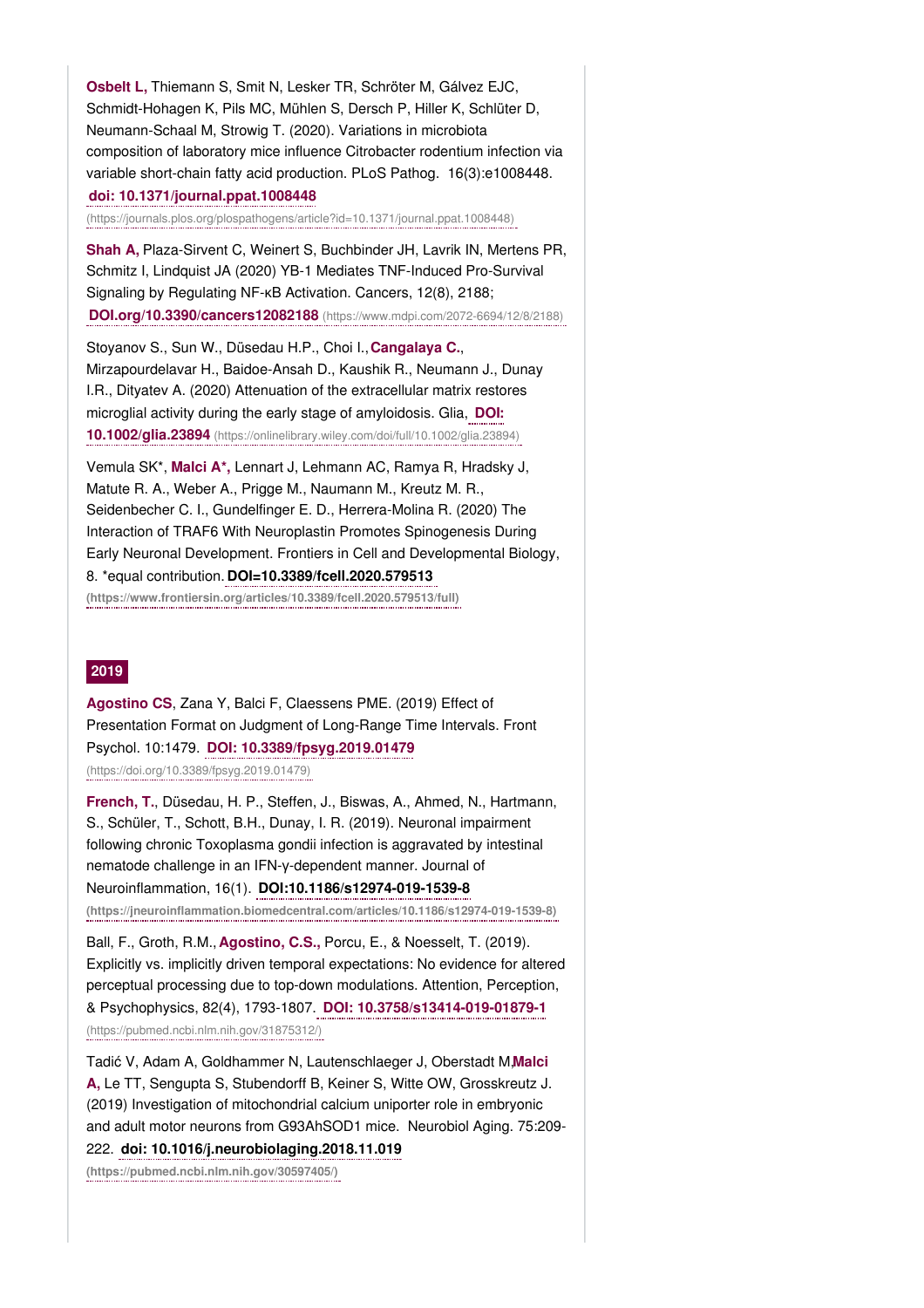# **2018**

**Bernal I.**, Hofmann J. D., Bulitta B., Klawonn F., Michel A., Jahn D., Neumann-Schaal M., Bruder D. and Jänsch L. (2018), Clostridioides difficile Activates Human Mucosal-Associated Invariant T Cells. Frontiers in Microbiology, 9: 2532. **DOI: 10.3389/fmicb.2018.02532** [\(https://www.frontiersin.org/articles/10.3389/fmicb.2018.02532/full\)](https://www.frontiersin.org/articles/10.3389/fmicb.2018.02532/full)

Bulitta, B. , Zuschratter, W. ,**Bernal, I.** , Bruder, D. , Klawonn, F. , Bergen, M. , Garritsen, H. S. and Jänsch, L. (2018), Proteomic definition of human mucosal‐associated invariant T cells determines their unique molecular effector phenotype. Eur. J. Immunol., 48: 1336-1349.

**DOI:10.1002/eji.201747398**

[\(https://onlinelibrary.wiley.com/doi/10.1002/eji.201747398\)](https://onlinelibrary.wiley.com/doi/10.1002/eji.201747398)

Heyner M, **Schreier S,** Kröger A. (2018). The brain-immune cells axis controls tissue specific immunopathology. Cellular & Molecular Immunology 16, 101–103. **doi.org/10.1038/s41423-018-0176-y**

[\(https://www.nature.com/articles/s41423-018-0176-y\)](https://www.nature.com/articles/s41423-018-0176-y)

Kurhade C, **Schreier S**, Lee YP, Zegenhagen L, Hjertqvist M, Dobler G, Kröger A, Överby AK. (2018). Correlation of Severity of Human Tick-Borne Encephalitis Virus Disease and Pathogenicity in Mice. Emerg Infect Dis. 24(9):1709-1712. **doi: 10.3201/eid2409.171825** [\(https://wwwnc.cdc.gov/eid/article/24/9/17-1825\\_article\)](https://wwwnc.cdc.gov/eid/article/24/9/17-1825_article)

Liakopoulos V, Jeron A,**Shah A,** Bruder D, Mertens PH, Gorny X (2018). Hemodialysis-related changes in phenotypical features of monocytes. Scientific Reports 8: 13694. **DOI: 10.1038/s41598-018-31889-2** [\(https://pubmed.ncbi.nlm.nih.gov/30228352/\)](https://pubmed.ncbi.nlm.nih.gov/30228352/)

**Meinshausen, A-K.;** Märtens, N.; Berth, A; Färber, J.; Awiszus, F.; Macor, P.; Lohmann, C. H.; Bertrand, J. (2018). The terminal complement pathway is activated in septic but not in aseptic shoulder revision arthroplasties. Journal of shoulder and elbow surgery. Bd. 27, 10, S. 1837-1844. **DOI:10.1016/j.jse.2018.06.037 [\(https://pubmed.ncbi.nlm.nih.gov/30139682/\)](https://pubmed.ncbi.nlm.nih.gov/30139682/)**

Top [\(https://www.abinep.ovgu.de/home/Publications.html\)](https://www.abinep.ovgu.de/home/Publications.html)

| <b>ABINEP</b>                                                   |
|-----------------------------------------------------------------|
| News                                                            |
| 2022-<br>05-12<br>Ann-<br>Kathrin<br>Meinshaı<br>PhD<br>Defense |
| 2022-<br>04<br>Alexande<br><b>Pausder:</b><br>PhD               |